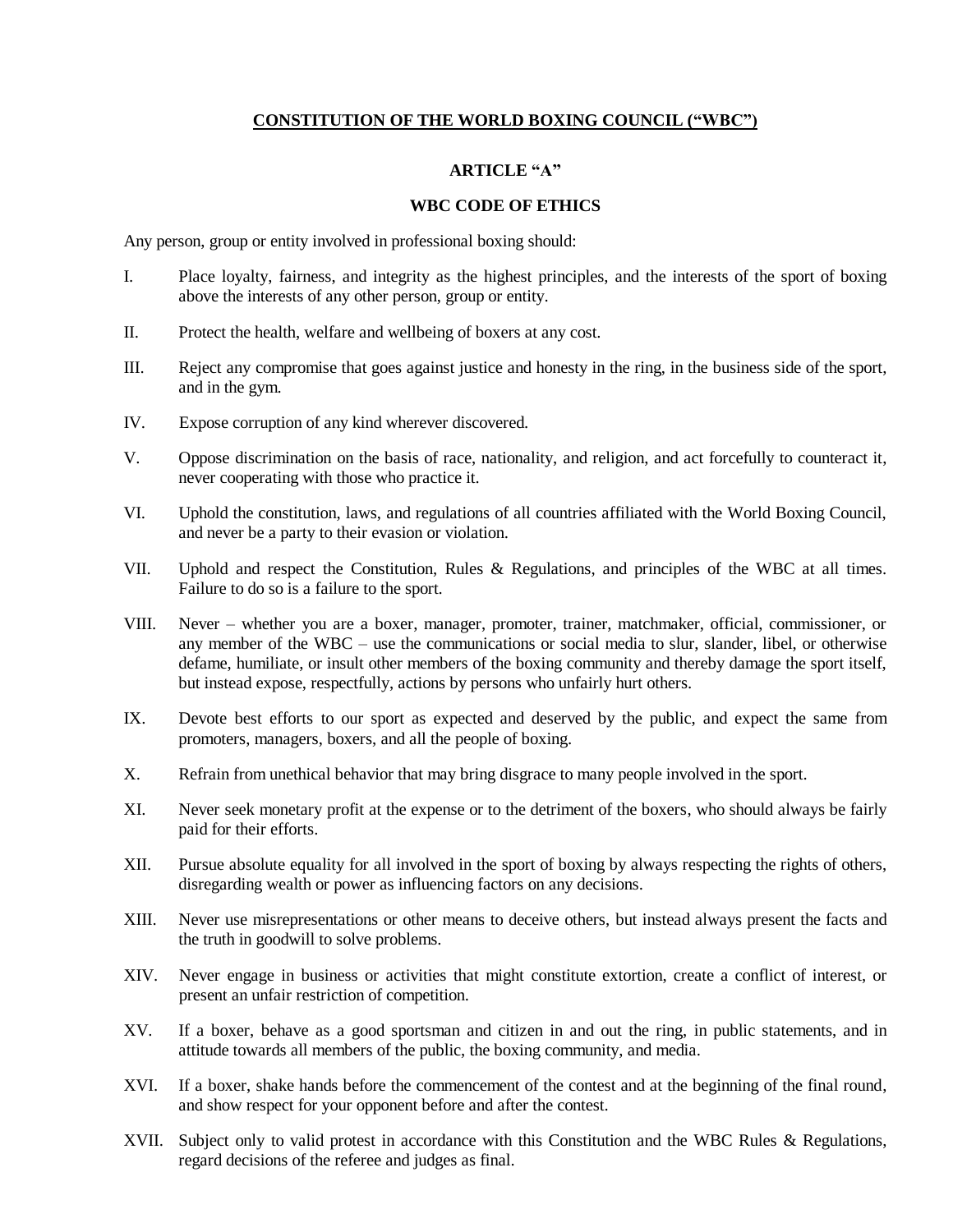#### **ARTICLE "B"**

#### **A WORLD CHAMPION**

A WBC world champion is not only an excellent fighter in the ring and the best boxer in his division; but also a lady or gentleman who has won the title cleanly and fairly, and is willing and ready at all times to defend it against any qualified opponent.

A WBC world champion is a true example to the youth of the world, in and out of the ring. Our champion is always committed to respect, support, and compliance with the WBC Constitution and its Rules & Regulations, and always carries the representation and world championship of the WBC with sportsmanship, dignity, loyalty, and pride.

A WBC world champion is a boxer who is true to his or her vocation, to the rules of the sport, and to his or her commitments… she is a lady, and he is a gentleman.

### **ARTICLE "C"**

### **EQUALITY OF RIGHTS**

The WBC shall be a body dedicated to promote equal rights at all times in boxing, impartially, honestly, and fairly. The WBC shall engage in tireless efforts for the betterment and increased safety of boxing all over the world as its goal. The WBC shall not accept any inequalities based on race, religion, politics, or nationality, and will further oppose all organizations and persons who advocate or conduct themselves so as to promote such inequalities of rights.

It will be a prime objective of the WBC to strive for equality in boxing and to fight against such conditions that damage the free practice of professional boxing, including discrimination on the basis of race, nationality, or religion by any country or organization as unethical and contrary to the principles and spirit of the WBC.

#### **ARTICLE I – NAME AND NATURE OF THE ORGANIZATION**

The Council, constituted as a consequence of that meeting held in Mexico City in 1963, shall be known as the WORLD BOXING COUNCIL ("WBC"). The WBC is a nonprofit body dedicated to serving the sport of boxing and to implementing safety measures for the protection of all boxers. Each member of the WBC dedicates himself or herself to the service of the sport of boxing as a vehicle of opportunity for the least fortunate in society. Each member of the WBC shall be dedicated in his or her service in all matters to the principle, "He who does not live to serve, does not serve to live."

Only championship bout certified by the WBC and by a WBC Championship Committee shall be designated a "WBC Championship." Every WBC-recognized champion, and every person involved in with matchmaking, promoting, and the conduct of WBC-recognized bouts, and all those who request certification of such bouts, understand and acknowledge that the right to the title and designation "WBC Champion" is owned exclusively by the WBC. WBC certification of a match as a "WBC Championship" and the designation of "WBC Champion" are privileges and not rights of any kind or nature, vested or otherwise, and all boxers, promoters, and their representatives must comply with this Constitution, Rules & Regulations, Championship Rules, and rulings of the WBC in order to qualify for or maintain such certification or designation.

The WBC World and World Silver Championships, the WBC Youth World and Intercontinental Championships, the WBC Female World Championships, the WBC International Championships, the WBC Asia Continental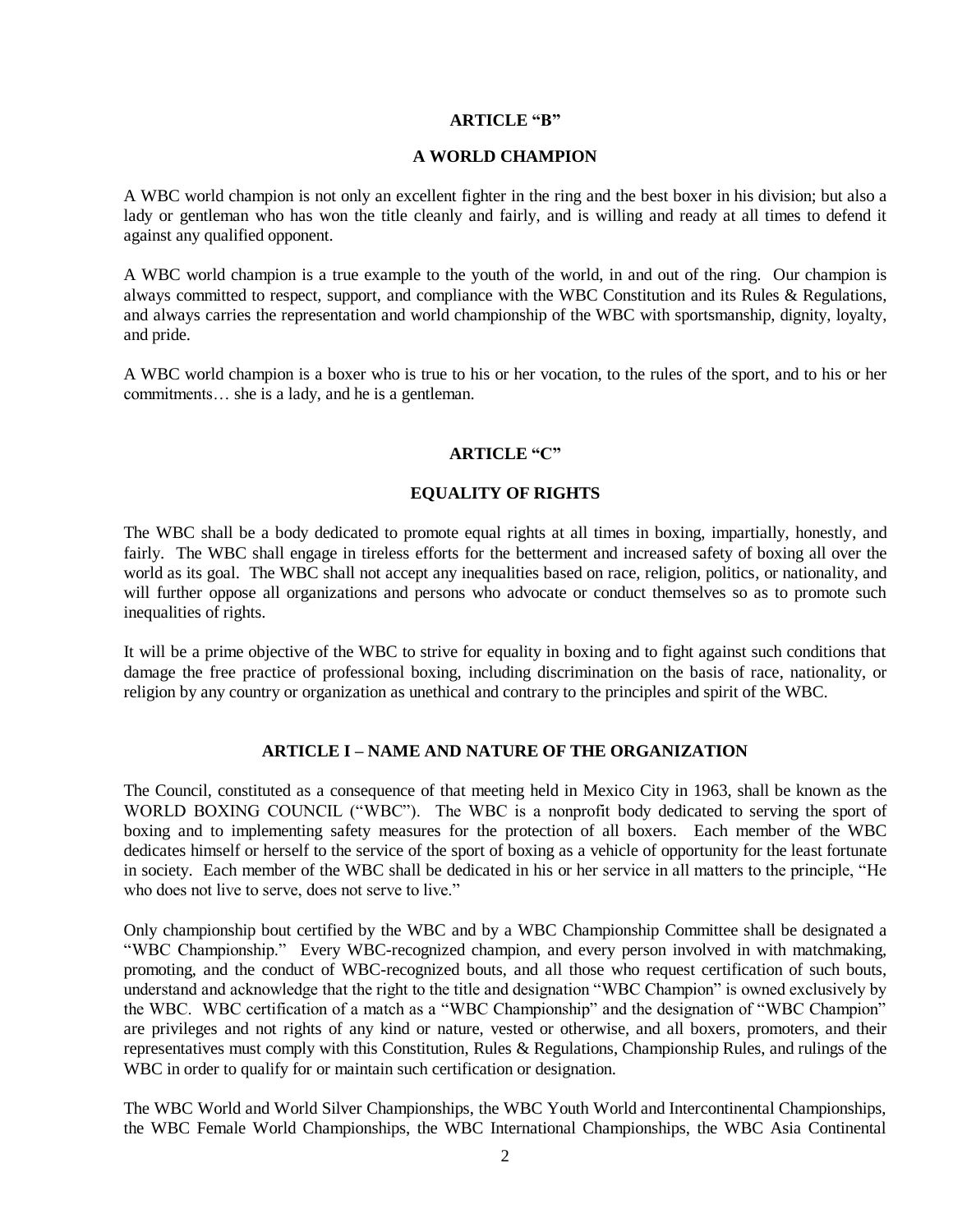Championships, the WBC Baltic Sea Championships, the WBC Continental Americas Championships, the WBC Latino Championships, the WBC Mediterranean Championships, the WBC United States Championships, and any other present or future title that is authorized to carry the WBC name and certification, shall be subject to the terms of this paragraph. However, each WBC Championship Committee (or the corresponding affiliated federation) shall be solely responsible for overseeing each bout in which one of its belts is disputed, including providing any benefits to the participants, including any insurance coverage.

### **ARTICLE II – PURPOSES**

The purposes of the WBC shall include, but not be limited to, the following:

- A. Uniform Control and Supervision of Boxing. To uphold and obtain efficiency and harmony in the control and supervision of professional men's and women's boxing throughout the world, through the development and implementation of uniform standards and rules applicable to the sport worldwide.
- B. Develop and Institute Best Medical and Scientific Standards. To institute and develop the best available medical and scientific standards, procedures, and rules to ensure the safety of the boxers and of the sport.
- C. Encouragement of Boxing as Sport. To encourage boxing as an activity conducive to physical fitness and as a sport that is a source of wholesome entertainment for the public.
- D. Encouragement of Public Appreciation of Boxing. To encourage greater public appreciation and patronage for the sport of boxing.
- E. Promotion of Clean, Fair, and Equitable Competition. To keep professional boxing, and all activities connected therewith, clean, fair, and equitable to all parties concerned.
- F. Promotion of Boxers' Safety and Welfare. To make professional boxing as safe a sport as possible for boxers, and to promote their welfare.
- G. Recognition of Champions. To recognize the best boxer in each division as the champion of the world, having won such title in the ring, in compliance with all provisions of this Constitution and the Rules & Regulations of the WBC.
- H. Certification and Recognition of Championship and Elimination Bouts. To certify and recognize championship bouts in each weight division for WBC championships, provided that such bouts are held in compliance with this Constitution, and the Rules & Regulations, Championship Rules, and rulings of the WBC.
- I. Promotion of Competition in Boxing. To promote, enhance, and establish quality competition in boxing, with WBC-recognized champions defending their titles against qualified opponents on a regular basis.
- J. Elimination of Discrimination in Boxing. To prevent discrimination by reason of race, religion, or national origin, which is an abhorrent affront to human dignity and, as such, incompatible with the purposes and principles of the WBC as embodied in this Constitution and the Rules & Regulations of the WBC. Consequently, apartheid and/or discrimination is prohibited and shall be penalized accordingly.
- K. Mediation to Resolve Controversies. To mediate in controversies whenever and wherever possible, with the goal of making boxing a clean business, with ethical competition and respect for the rights of everyone involved.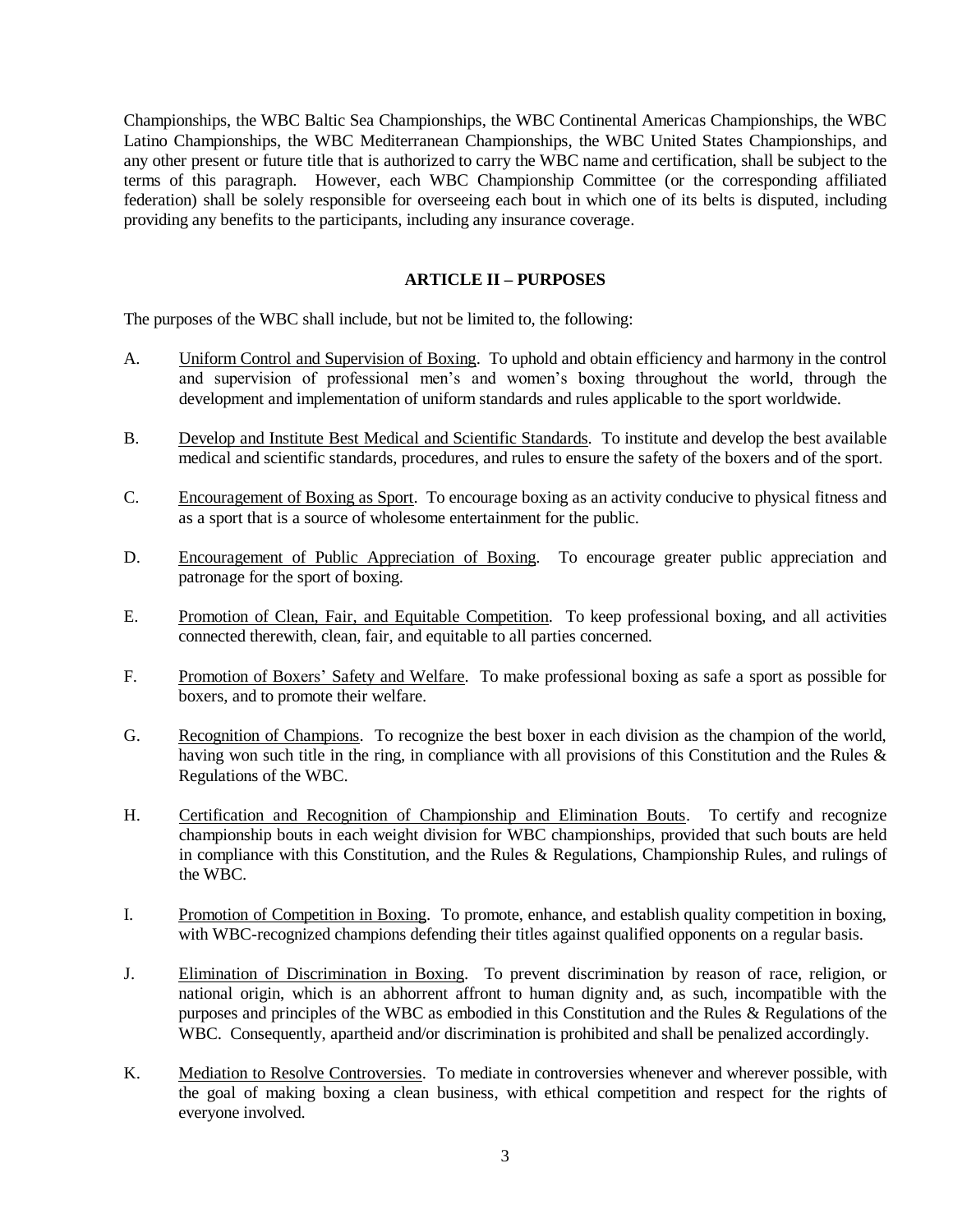- L. Promotion of Cooperation and Respect among WBC Federations. To ensure that mutual cooperation and respect is maintained among all federations affiliated with the WBC, respecting the decisions and territories of each other, and that the solutions created by the WBC are applied uniformly around the world.
- M. Advance and Reform Amateur Boxing. To encourage, advance, and reform amateur boxing, as both a foundation to the sport of professional boxing and an activity to encourage health, physical fitness, good sportsmanship, and positive lifestyles in youth around the world, and to institute international amateur boxing tournaments in the best interests of the sport.

# **ARTICLE III – FUNCTIONS AND DUTIES**

The WBC shall have the following functions and duties:

- A. Powers. The WBC shall have all powers, duties, authorizations, and responsibilities generally accorded to a non-for-profit corporation. In addition, but not by way of limitation, the WBC shall have the power to enter into license agreements, own real and personal property, own stock in for-profit corporations, and donate funds to charitable organizations. Notwithstanding the foregoing, the WBC shall neither have nor exercise any power, nor shall it engage, directly or indirectly, in any activity that would invalidate its status as an organization that is exempt from federal income taxation as an organization described in Section  $501(c)(6)$  of the Internal Revenue Code in the USA, its equivalent Article 70, Chapter III, Ley del Impuesto Sobre la Renta (Law on Internal Revenue Income) in Mexico, or any such similar law in jurisdictions of other nations of the world where WBC bouts are held.
- B. Promotion of the Best Interests of Boxing. To do all things conducive to attaining the purposes of the WBC and the promotion of uniformity, safety, and fair competition in boxing throughout the world in the best interests of boxing including, but not limited to:
	- 1. Support proper training and education worldwide of boxers, trainers, ring doctors, ring officials, and affiliated commissioners in the proper techniques, tactics, training, physical conditioning, safe and scientific / medical weight loss, and other elements of the sport.
	- 2. Endorsement, support, and adoption by the WBC of worldwide standards for the protection of health and prevention of injuries in the sport, with a pledge to do everything within its power to foster and enhance the field of sports medicine and to employ this expertise in service of the best interests of boxers, the public, and boxing itself.
	- 3. Endorsement, support, and adoption of an International Boxers Traveling License, including a yearly medical certificate and a boxer ID card to be carried by all boxers, which should contain their records of medical examinations and comments by the ringside physicians after every bout, as well as all additional information necessary for the strict supervision of the health and safety of traveling boxers throughout the world. The WBC will also encourage the use of the Internet and other future technologies to make information regarding boxers' health available to authorities around the world.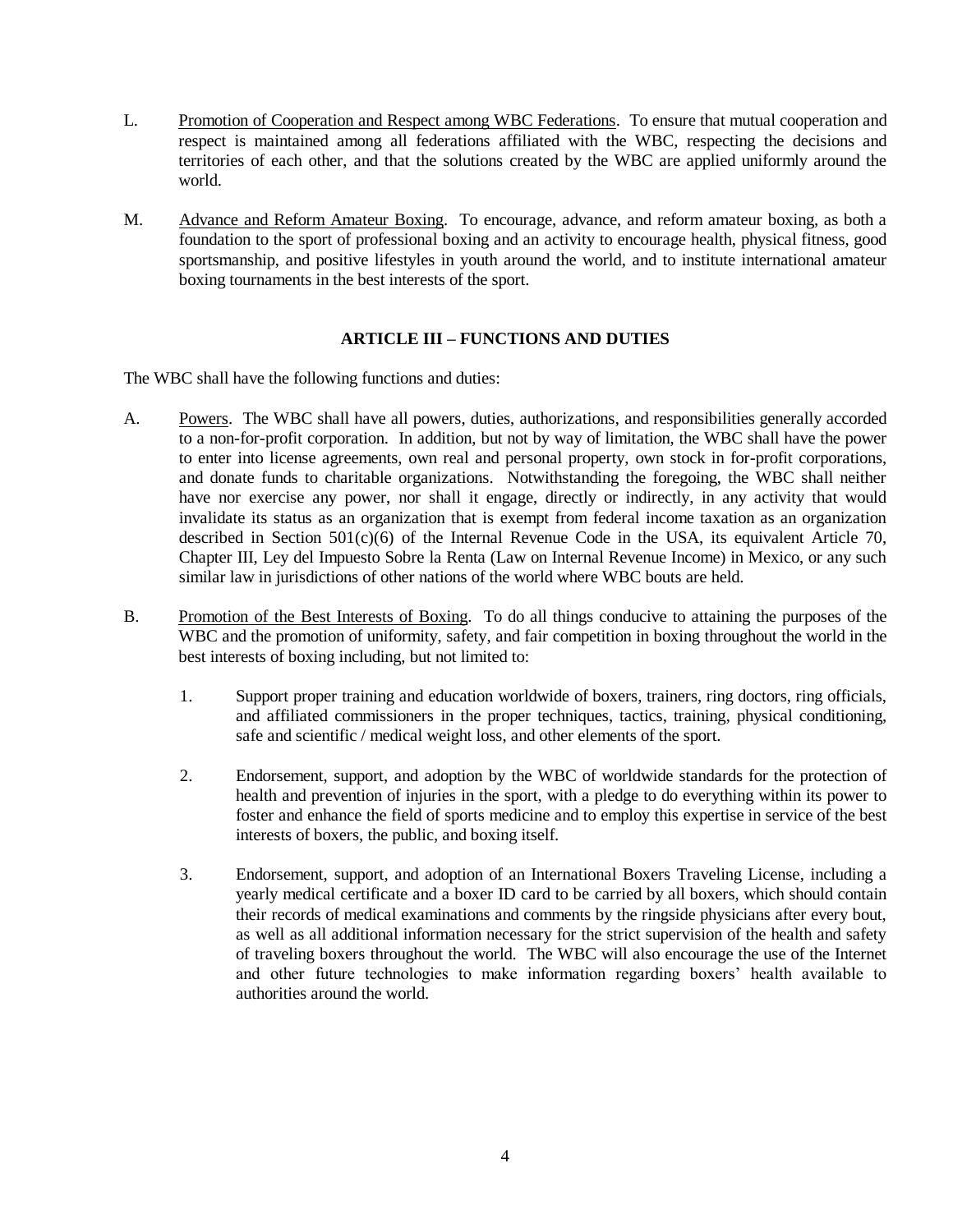C. Establish Weight Divisions. To establish and/or recognize the champions in weight divisions with the following limits:

| Division            | Pounds   | Kilograms |                                 |
|---------------------|----------|-----------|---------------------------------|
| Minimum weight      | 105      | 47.727    |                                 |
| Light Flyweight     | 108      | 48.988    |                                 |
| Flyweight           | 112      | 50.802    |                                 |
| Super Flyweight     | 115      | 52.163    |                                 |
| Bantamweight        | 118      | 53.524    |                                 |
| Super Bantamweight  | 122      | 55.338    |                                 |
| Featherweight       | 126      | 57.153    |                                 |
| Super Featherweight | 130      | 58.967    |                                 |
| Lightweight         | 135      | 61.235    |                                 |
| Super Lightweight   | 140      | 63.503    |                                 |
| Welterweight        | 147      | 66.678    |                                 |
| Super Welterweight  | 154      | 69.853    |                                 |
| Middleweight        | 160      | 72.575    |                                 |
| Super Middleweight  | 168      | 76.364    |                                 |
| Light Heavyweight   | 175      | 79.379    |                                 |
| Cruiserweight       | 200      | 90.892    |                                 |
| Heavyweight         | over 200 |           | over 90.892 with no upper limit |
|                     |          |           |                                 |

- D. Establishment of Ratings. To establish and promulgate ratings each month in each weight division, and to recognize an outstanding boxer or boxers monthly and annually.
- E. Adoption of Rules, Regulations, and Standards. To prescribe the rules and regulations that will govern every championship or elimination bout, and to establish rules and standards for the conduct and scoring of every boxing contest in order to attain uniformity throughout the sport.
- F. Mediation in Disputes. To act upon, decide, settle, and mediate disputes between member federations, boards or commissions, boxers, managers, promoters, and other licensed boxing individuals or groups, and other disputes and appeals that may arise in the sport of boxing, whenever the local commission, board, or member federation shall have been unable to resolve them, as well as to mediate in any disputes involving the WBC or any of its champions, challengers, or their managers, promoters, or other interested parties.
- G. Resolution of Grievances and Appeals. To resolve grievances and appeals as they arise in the sport of boxing, according to the provisions of Rule 5 of the WBC Rules & Regulations.
- H. Coordination of the WBC with Commissions and Member Federations. To coordinate all activities and actions of member federations and commissions worldwide, so that all actions of the WBC regarding suspensions, revocations of licenses, and other penalties or sanctions enforced lawfully by member federations or commissions against any boxer, manager, trainer, or other boxing person shall be enforced and respected through the world.
- I. Withdrawal or Suspension of Recognition. To suspend from WBC activities, penalize or withdraw WBC recognition from any champion and challenger for any violation of this Constitution, the Rules & Regulations, or the rulings of the WBC, or for such other cause which, in the opinion and discretion of the Board of Governors, justifies such suspension or withdrawal of recognition.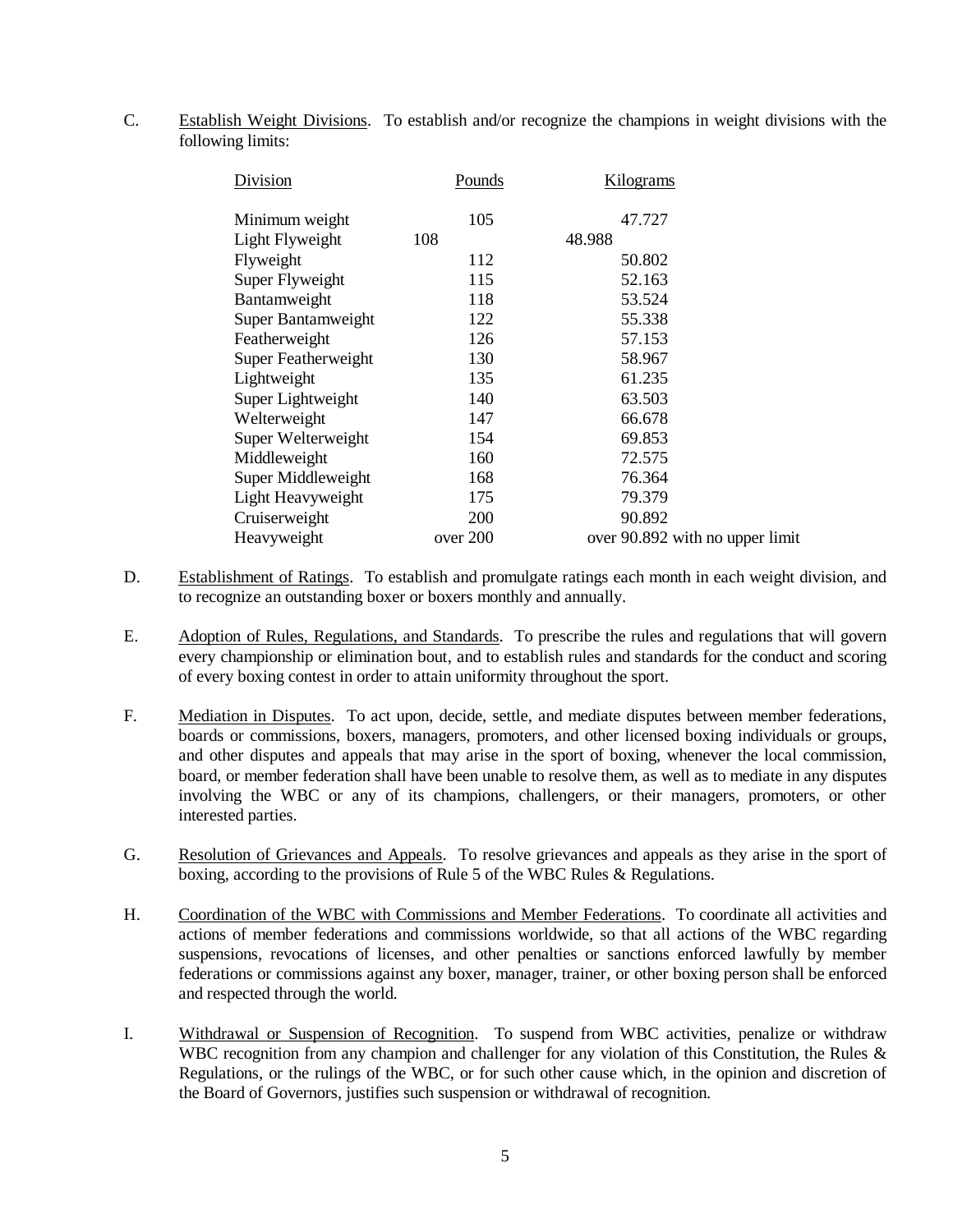### **ARTICLE IV – OFFICERS; BOARD OF GOVERNORS**

- A. Term of Office. Elections of the WBC's Officers will be held every four (4) years at the annual convention, with each officer elected for a term of office of four (4) years.
- B. Eligibility of Elective Voting Representatives. The representatives who are eligible to vote for the Elective Officers, as defined below, are each member of the full Board of Governors, which includes two (2) representatives for each federation.
- C. Executive Positions. The representatives of the member federations, shall elect the President in a first ballot, and the Vice Presidents in a second ballot.
- D. Elective Officers. Upon the election of the President and Vice Presidents, the President may nominate the following additional officers: the Executive Director; the International Secretaries; the Treasurer, the General Advisors at Large, and the Honorary Lifetime Vice Presidents, all of whom will be elected by the majority voting of the full Board of Governors, including the representatives of the affiliated federations, the President, and the elected Vice Presidents.
- E. Special Elections. The Transition Committee, as defined below, shall become the interim successor of the President if he becomes permanently incapacitated, and shall organize a special meeting to elect officially the successor to the President within on or before ninety (90) days after the incapacitation. The successor President shall be elected by the majority voting of representatives of each affiliated federation, which shall have two (2) votes, and each elected Vice President, who shall have one (1) vote for the election of a new president. Any vacancies in the officers or Board other than the President may be filled by a special election called by the President. Any successor shall be elected by the majority voting of the full Board of Governors. Voting may be conducted in person or in writing, by electronic mail, or by telephone.
- F. Composition. The duties, functions, and powers specified in this Constitution and the Rules & Regulations of the WBC shall be exercised by the Board of Governors.
	- 1. The Board of Governors will consist of the President, the Vice Presidents, the International Secretaries, the Treasurer, any former Presidents, the Executive Lifetime Honorary Vice Presidents; the General Advisors at Large; the Chief Legal Counsel and Executive Director (each of whom will not have the right to vote); and the two (2) voting representatives of each affiliated federation. The Board may elect from the sitting Vice Presidents a Senior Vice President, who shall have such powers and status as the President and such Vice Presidents shall agree.
	- 2. The Supreme Council of the WBC (the "Supreme Council") shall consist of such senior members and distinguished dignitaries and honored citizens from different countries of the world as shall be nominated by the President. Their responsibility will be to act as a special advisory board to the WBC and its Presidency, assist the WBC in organizing events and support in their respective countries, and represent the WBC as ambassadors worldwide.
	- 3. The Executive Committee shall consist of the President, the Vice Presidents, the Treasurer, the Chief Legal Counsel, and the Chairmen of Committees, and shall attend to all matters related to the general administration of the WBC.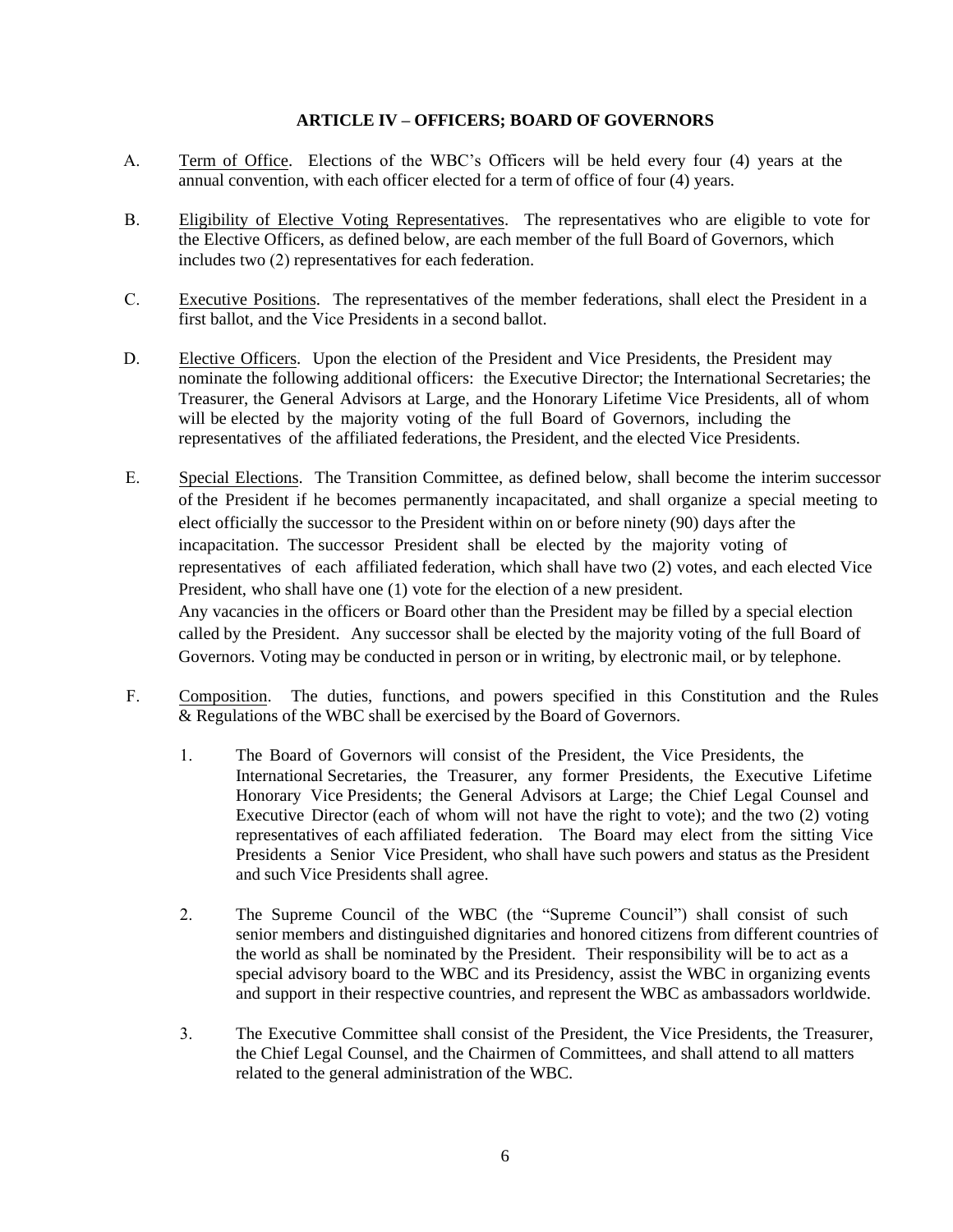### G. Voting Procedures.

Unless otherwise provided for in this Constitution or the WBC Rules & Regulations, after a voting has been called by the President, a simple majority vote of the Board of Governors shall be sufficient for the taking of any action or promulgation of any decision. Any reference in this Constitution or WBC Rules & Regulations to a vote by the majority of the Board of Governors shall mean, after a voting called by the President, a vote by the majority of total votes cast by all members of the Board of Governors, even though one or more of such members abstain or otherwise fail to cast a vote, provided that a quorum of the Board has voted. Any reference to a 2/3 vote of the Board of Governors shall likewise mean 2/3 vote of the total votes cast by all members of the Board of Governors (or such lesser number of members permitted to vote as provided hereunder), even though one or more such members abstain or otherwise fail to cast a vote, provided that a quorum of the Board has voted. Voting by written proxy, i.e., giving one's vote to another, is not permitted under these ordinary voting procedures. The only exception to this rule is upon the occasion of a Convention or other in-person meeting in which a quorum of the Board of Governors is physically present, in which case an affirmative or 2/3 vote by the majority of the Board of Governors shall mean a majority or 2/3, respectively, of all members present, including any member who may abstain or otherwise fail to cast a vote.

Unless otherwise provided for in this Constitution or the WBC Rules & Regulations, only the two  $(2)$ members of the Board of Governors from each member federation, the Treasurer, the Vice Presidents, the General Advisors at Large, the International Secretaries, and any former Presidents, shall be permitted to vote on all matters, with the President voting only in the event of a tie or for a tie.

- H. Emergency Voting. If, in the exercise of his discretion, the President determines that it is necessary and appropriate to take an immediate vote concerning a particular matter the resolution of which requires prompt and expeditious consideration, then such an immediate vote may be taken with or without a meeting and in accordance with the procedures established in paragraph I. below. In the event of a meeting, there will be a quorum when the President or Executive Director, on his behalf, and five (5) of the nine (9) member federations are represented either by their Presidents or by duly proxied representatives, with the President (or the Executive Director, on his behalf) voting only in the event of a tie or for a tie. Emergency voting may be conducted in writing, by electronic mail, or by telephone. Voting members may be polled collectively or individually by the President or his designee.
- I. Voting System. All voting requests to the Board of Governors shall be called by the President or, in his absence or at his direction, by the Legal Counsel, or other designee on his behalf. Such voting requests may be sent by the President directly or his designee, or through the WBC Executive Office. Voting may be conducted in writing, by electronic mail, or by telephone. All votes shall be returned by the voting members of the Board of Governors directly to the WBC Executive Office or to the President upon his request.

Any member of the Board of Governors who requests his vote to be made known to the Board, shall request it directly to the WBC Executive Office, which will have the obligation to do so.

J. Voting Time Limits. In the absence of a meeting of the Board of Governors, each member must give his vote on any matter submitted to a vote by the President or Legal Counsel within four (4) days after receipt of the request for such a vote, unless a shorter time for response is required and requested, subject to reasonable extensions provided in the discretion of the President or Chief Legal Counsel under the facts and circumstances of each case.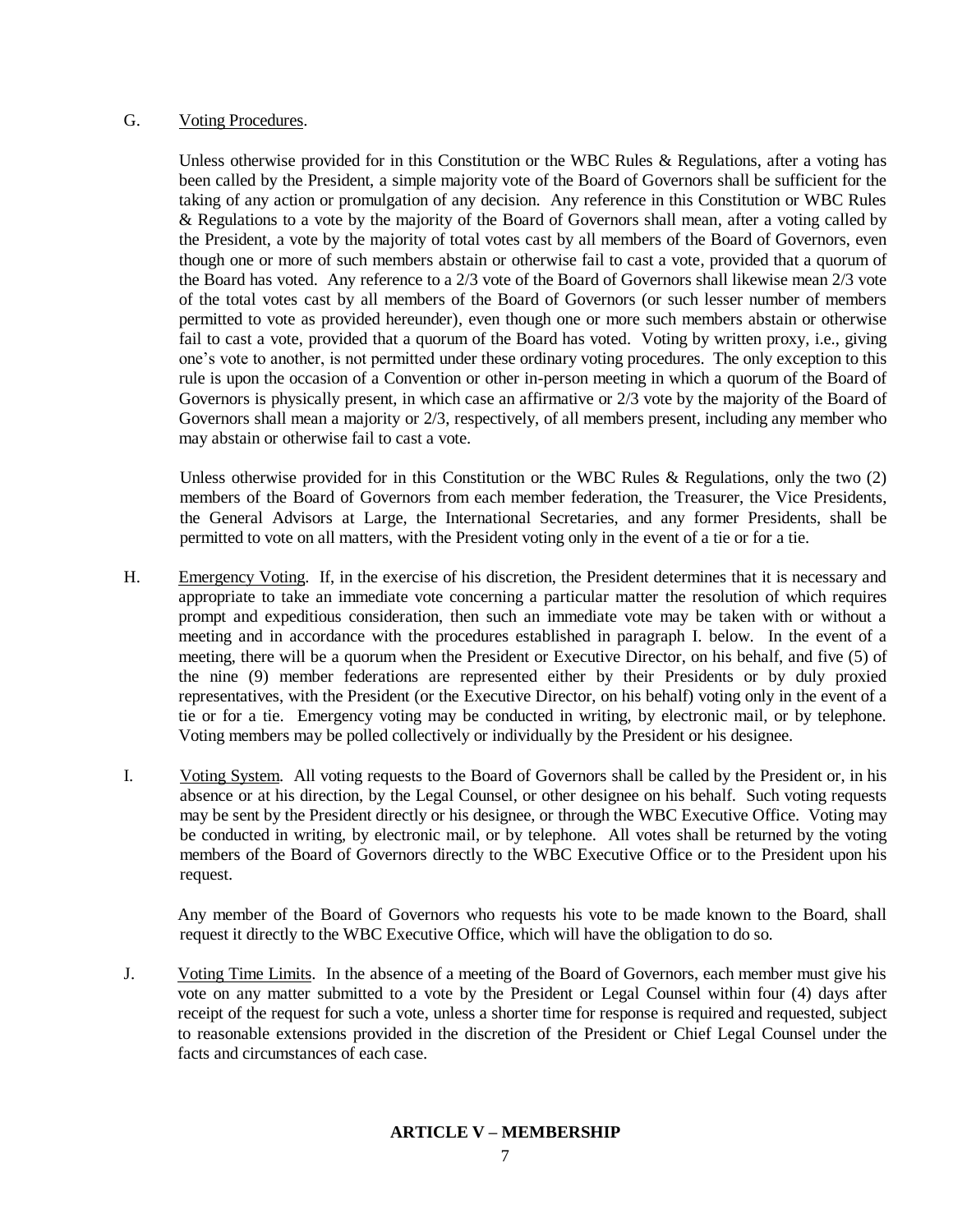- A. Exclusive Membership. All members of the WBC Board of Governors and all members of the various WBC committees shall not be an officer or member of any working committee of any other international sanctioning organization or regional organization not affiliated with the WBC, except on special and reasonable circumstances, with the approval of the majority voting of the Board of Governors or the President.
- B. Classes of Membership and Dues. The following classes of WBC membership shall exist:
	- 1. Affiliated Member Federations. The WBC is comprised of the following affiliated member federations:

African Boxing Union (ABU) Asian Boxing Council (ABCO) British Boxing Board of Control (BBB of C) Central American Boxing Federation (FECARBOX) CIS & Slovenia Boxing Bureau (CISBB) European Boxing Union (EBU) North American Boxing Federation (NABF) Oriental and Pacific Boxing Federation (OPBF) South Continent Federation (FECONSUR)

and such other federations as may be considered necessary for professional boxing and duly admitted to the WBC in accordance with this Constitution.

Boxing commissions may form a federation in their respective area and such newly-formed federation may apply for WBC membership, provided that the new federation does not include any area covered by an existing member federation (except countries that do not abide by this Constitution and the Rules & Regulations, Championship Rules, and rulings of the WBC). A federation must have at least five (5) national boxing commissions to be eligible for admission as a member of the WBC and to be represented on the Board of Governors as such, provided however, that this provision shall not apply to any of the existing affiliated federations.

The WBC will give absolute respect to the boxing commissions of each country in each of its member federations, except countries that do not abide by this Constitution and the Rules & Regulations, Championship Rules, and rulings of the WBC.

The annual membership dues for each continental federation shall be as established from time to time by the Board of Governors. The membership dues of any affiliated federation may be waived by the Board of Governors of the WBC if the Board of Governors, in its sole discretion, believes such federation will use such funds to cover the cost of such federation's participation in the WBC or under other special circumstances.

Each member federation shall have the right to two (2) votes on any matter presented for a vote to the membership of the WBC. Each member federation shall have the exclusive authority to determine who will cast the two (2) votes of the member federation.

Any federation not affiliated with the WBC may be provisionally accepted to membership by a 2/3rd vote of the Board of Governors, provided that the federation has fulfilled the requirements for eligibility set forth herein. The federation will be officially accepted for membership only during an annual or special WBC convention. An official representative of the federation seeking membership in the WBC must be present at such convention.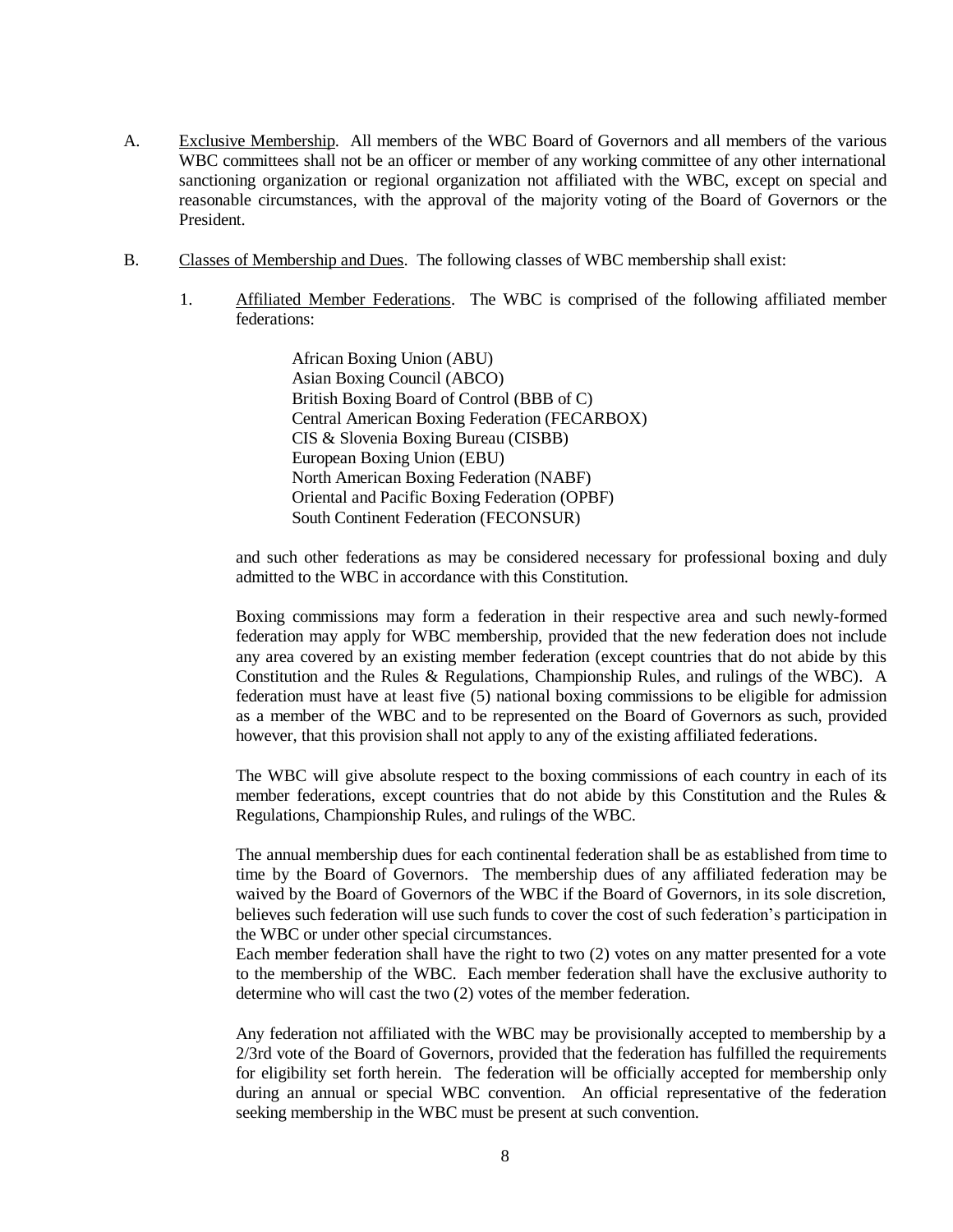- 2. Board of Governors. All members of the WBC Board of Governors shall be members of the WBC at no charge.
- 3. Nonvoting Members:
	- a. Ring Officials. Ring Officials shall be certified and approved members of the WBC and abide by its Constitution, Rules & Regulations, and Ring Officials Code of Ethics.
	- b. Special Associate Members. Individual boxing commissions and commissioners, as well as managers, trainers, and representatives may become Special Associate Members of the WBC. Boxing commissioners and commissions who wish to participate in the affairs of the WBC may join under such fees and conditions as the WBC may establish from time to time, and their membership will entitle them to participate in a non-voting capacity in WBC conventions, congresses, and seminars, as well as receive WBC bulletins and communications on WBC activities.
	- c. Associate Members. Boxing fans and any members of the general public interested in the sport of boxing may become associate members of the WBC. The annual dues for an associate membership in the WBC shall be established by the WBC from time to time.
	- d. Members of the Media. Any member of the media desiring membership in the WBC may become a member at no charge.

All nonvoting members are entitled to a voice in the annual convention, and to request materials from and participation in the activities of the WBC.

- C. Membership Obligations. The acceptance of the WBC membership binds the member to abide by all of the conditions of the Constitution and Rules & Regulations of the WBC, and to accept and enforce all decisions of the general membership and the Board of Governors, subject only to any conflicting requirements that may be imposed by law of the member's jurisdiction.
- D. Suspension, Expulsion, or Lesser Penalties for Non-Adherence or Breach of the WBC Constitution, Rules and Regulations, or Rulings. The WBC shall have the right to suspend for a definite or indefinite period of time, or, depending upon the circumstances, expel, impose a fine, or otherwise penalize any member of the WBC, any boxer, promoter, matchmaker, manager, or any other person or organization participating in the activities of the WBC, if such person or organization:
	- 1. Contravenes any terms of the Constitution, Rules & Regulations, or rulings of the WBC;
	- 2. Makes an affirmative misrepresentation or actively conceals material facts from the WBC or any of its officers or committees;
	- 3. Makes or publishes any false or defamatory statements concerning the WBC or its officers;
	- 4. Materially breaches contractual commitments relating to the WBC, or while conducting activities in the sport of boxing;
	- 5. Is charged and convicted of a criminal offense; or
	- 6. Acts in any other manner which tends to bring disrepute upon the WBC, its officers, or the sport of boxing.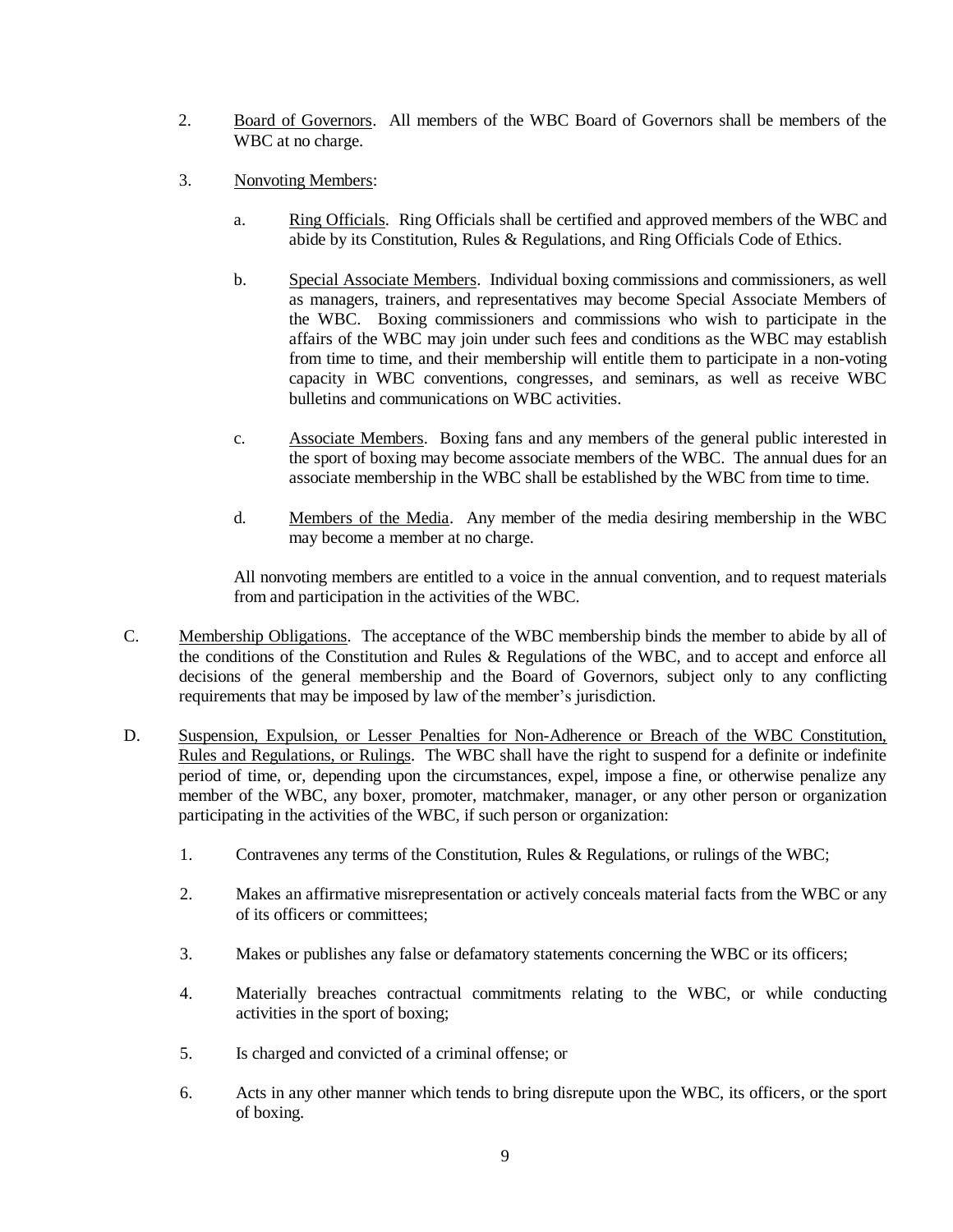E. Loss of Membership. A boxing commission or board will lose its membership in the WBC if it ceases to be affiliated with a member federation or may be removed, with or without cause, by vote of Board of Governors. Any other member may be expelled from membership in the WBC, with or without cause, by a vote of the Board of Governors.

# **ARTICLE VI - ADMINISTRATION**

- A. Officers. The officers of the WBC shall consist of the President, the Vice Presidents, the Executive Director, the Treasurer, the International Secretaries, the Counselors at Large, the Chief Legal Counsel, the former Presidents, and the Chairmen of permanent committees. Each officer must be a member of a member affiliated federation or an active national, state, provincial, county, or local boxing council, commission, board or federation in good standing with the WBC, unless the proposed officer has been a member of the WBC Board of Governors for at least twelve (12) years or has served as a boxing commissioner in any capacity for no less than fifteen (15) years, and is appointed by majority vote of the Board of Governors upon nomination by the President.
- B. Budget. Funds of the WBC shall be expended according to an annual budget, which shall be prepared by the Treasurer, and which shall be approved by the Finance Committee.
- C. Official Decisions. Any action or position voiced or taken individually by any officer shall not be construed as the position or action of the WBC, unless approved by a majority vote of the Board of Governors, other than actions of the President pursuant to his power and authority to act in the best interests of boxing under this Constitution and the WBC Rules & Regulations.
- D. Vice Presidents. The Vice-Presidential positions shall whenever possible be occupied by persons from different member federations in order to provide a broad basis for representation.
- E. General Advisors at Large. The General Advisors at Large shall be respected professionals and/or general boxing experts nominated by the President and elected as voting members of the Board of Governors to hold office for the remaining scheduled term of the President.
- F. Chief Legal Counsel. The Chief Legal Counsel, who may be designated as either Chief Special Counsel or General Counsel, if appropriate, shall be nominated by the President and approved by majority vote of the Board of Governors. The Chief Legal Counsel shall be a practicing attorney at law admitted to the bar of a country affiliated with a member federation. The Chief Legal Counsel shall sit on, and advise, the President and the Board of Governors but shall have no vote.
- G. International Secretaries. The International Secretaries shall be boxing experts of long standing and shall be nominated by the President and approved by a majority vote of the Board of Governors to hold office for the remaining scheduled term of the President.
- H. Treasurer. The Treasurer shall be appointed by the President and approved by a majority vote of the Board of Governors to hold office for the remaining scheduled term of the President.
- I. Commencement of Duties and Removal. All officers shall assume the duties of their respective positions immediately upon their designation or appointment. The President, Vice Presidents, and all other officers of the WBC may be removed from office by a two-thirds (2/3rds) vote of all members of the Board of Governors.
- J. Maximum Voting Rights. In the event that a Vice President of the WBC is also the president or a voting representative of his continental federation, then he shall have one vote in any vote of the Board of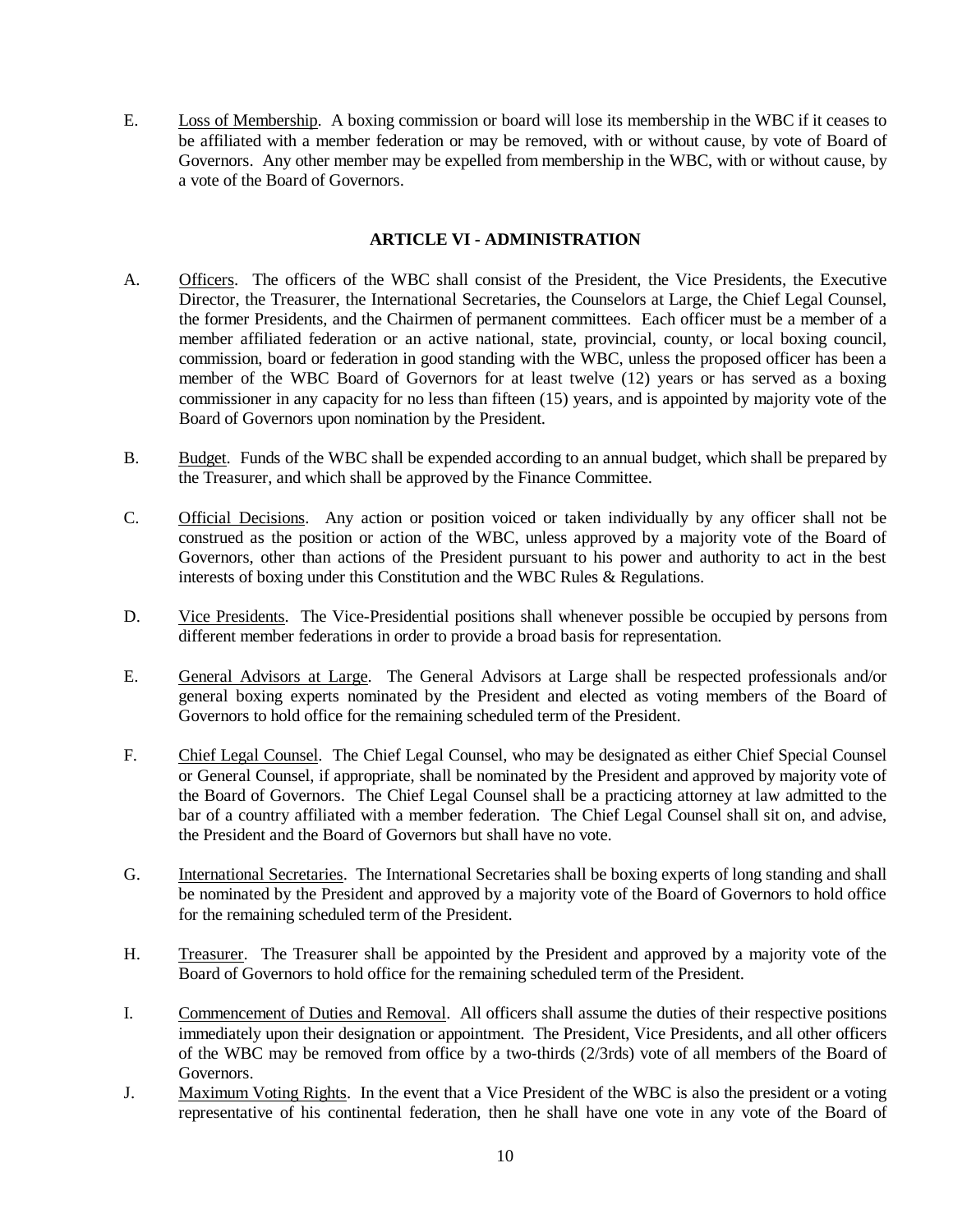Governors, and his continental federation shall appoint the other two (2) representatives eligible to vote on behalf of the federation.

In the event of a meeting in which such federation has only one other representative present, such Vice President shall have two (2) votes, one in his capacity as Vice President, and the other on behalf of his federation. If such federation has no other representatives present, such Vice President shall vote the two (2) votes of his federation, but shall not be entitled to an additional vote as Vice-President.

K. Officer Appointments. All other officers of the WBC shall be appointed by the President, subject to the approval of the Board of Governors.

# **ARTICLE VII – POWERS AND DUTIES OF OFFICERS**

- A. President. The President shall have all the obligations, rights, and duties customary to his position and all such power and authority as shall be granted to him pursuant to this Constitution and the WBC Rules & Regulations, including the following:
	- 1. He shall have full power and authority to interpret this Constitution and the WBC Rules & Regulations, and to issue and apply such rulings as he shall in his sole discretion deem to be in the best interests of boxing.
	- 2. He shall be the official representative and spokesman of the WBC with respect to final decisions of the Board of Governors or other matters related to the WBC.
	- 3. He shall appoint as many committees as he deems necessary, with the approval of the Board of Governors. Such committees will report directly to him, and their decisions are subject to the WBC President's approval, unless such committee decision is supported by 2/3 of the votes of the Board of Governors.
	- 4. He shall have the right to appoint judges and referees and the WBC representatives to all WBC certified contests, and will have the right to agree on such with the local boxing commissions.
	- 5. He shall resolve, without seeking a vote, all routine matters, based on this Constitution and the WBC Rules & Regulations.
	- 6. He is authorized to announce any action when the required votes of the Board of Governors have been received approving such action.
	- 7. He shall have all rights and responsibilities attendant to his position, with the understanding that he is the representative of the affiliated member federations, which are the supreme authority of the WBC, acting through the Board of Governors.
	- 8. He shall mediate in matters of controversy, at the request of the parties, or at his discretion, when it is deemed convenient to help resolve such controversies and problems.
	- 9. He shall present a report at world conventions and at any other time requested by the Board of Governors.
	- 10. He shall organize and supervise the functions and work of the officers and committees that he appoints and he will be responsible to the highest authority in the WBC, the Board of Governors.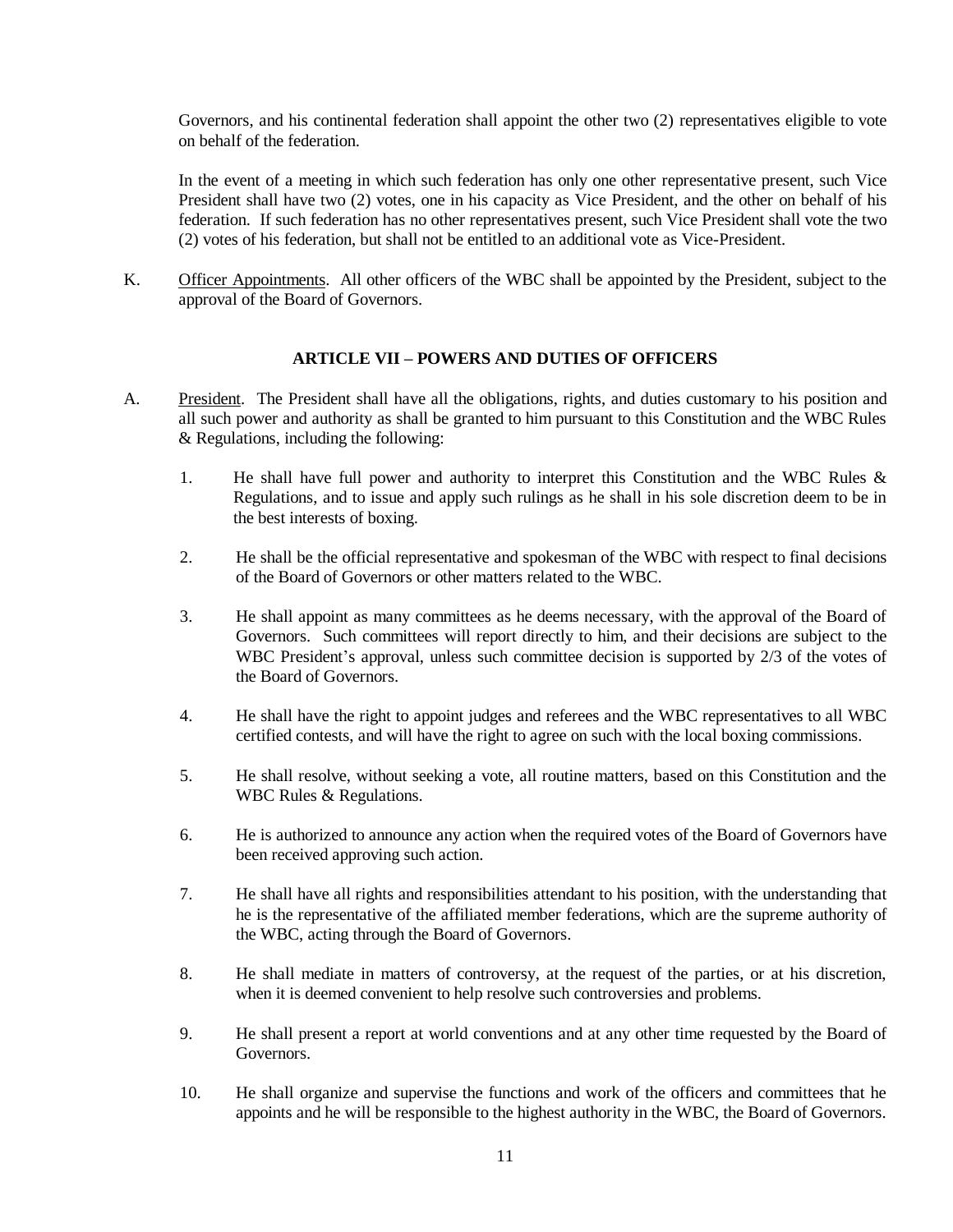- 11. He will be responsible to represent or appoint representatives to any activity related to the WBC.
- 12. He shall be empowered to use his office and best efforts to pursue commercial affiliations toward the ends of: promulgating a positive image of the sport of boxing generally, and the WBC specifically; garnering funds to support the objectives of the WBC in boxing safety; aiding promoters with WBC-sanctioned events, work diligently to get the best boxers and the best fights to be under the WBC auspices, and increasing public awareness of the sport as well as of the WBC.
- B. Vice Presidents. The duties and responsibilities of the Vice Presidents include acting as substitute for the President and/or other Vice Presidents when necessary and to perform all activities duly designated by the President. They will be responsible for strengthening the position, participation, and image of the WBC in the countries of the member federations that they represent, as the highest WBC officer in his area.
- C. Executive Director. An Executive Director may be nominated by the President and elected by Board of Governors to hold office for the remaining scheduled term of the President. If elected, the Executive Director shall be the officer responsible for the general administration of the WBC at the direction of the President, and shall supervise and have authority over the Executive Office of the WBC as the President shall determine. The Executive Director shall have such duties and powers as shall be assigned or delegated by the President or provided for under this Constitution.
- D. Treasurer. The Treasurer shall:
	- 1. Supervise and control the financial affairs of the WBC, including income and expenses, and prepare an annual budget for approval by the WBC Finance Committee.
	- 2. Prepare and present to the President and the Finance Committee a budget for expenses relating to the annual conventions.
	- 3. Prepare and present to the President and the Finance Committee, within six (6) months after the annual convention, an accounting of the actual expenses incurred and paid by the WBC relating to the convention.
	- 4. Sign all WBC checks in amounts of US\$5,000.00 or less.
	- 5. Countersign checks with a designee of the President, in excess of US\$5,000.
	- 6. Reimburse all expenses made by the President, members of the Board of Governors, officers, and other persons who represent the WBC in any activity, including but not limited to insurance.
	- 7. Register the WBC account on the Treasury Departments of the nations where the WBC has financial business, where required.
	- 8. File tax returns to the fiscal authorities where applicable.
	- 9. Perform all additional duties and responsibilities attendant to the office of the Treasurer.
- E. Chief Legal Counsel. The Chief Legal Counsel shall hold office for the remaining scheduled term of the President. The Chief Legal Counsel shall be, along with the President, the official legal recipient of all legal matters, shall report to the President, and shall be the Chairman of the Legal Committee and direct, main legal counselor to the President and the Board of Governors. He will be in communication with and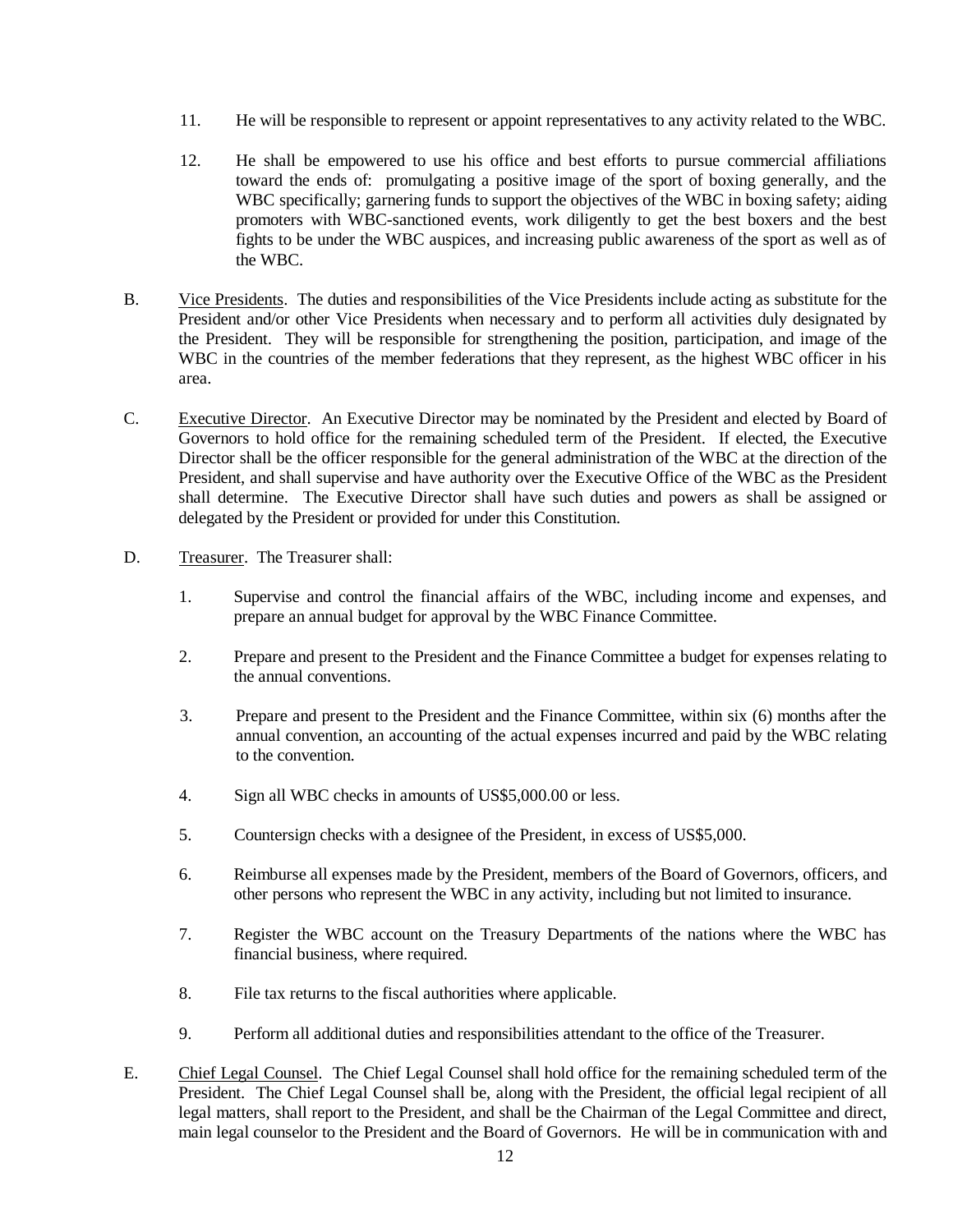direct the other WBC Legal Counselors and members of the Legal Committee, as well as perform the corresponding responsibilities, and shall:

- 1. Act on matters in representation of the President and the WBC Executive Office as directed by the President;
- 2. When requested by the President, he shall distribute ballots, receive votes, and report them to the President and Board of Governors;
- 3. Work with the President on amendments to the WBC Constitution and Rules & Regulations to be distributed to the Board for approval; and

4. Assist the President to administer and control the meetings at Board meetings and world conventions.

- F. Legal Counselors. The Legal Counselors will advise the President and Board of Governors on all matters concerning the interpretation of this Constitution and the WBC Rules & Regulations. They will not be voting members of the Board of Governors and will represent the WBC in all judicial and administrative matters, under the supervision of the Chief Legal Counsel.
- G. International Secretaries. The International Secretaries shall be members of the Board of Governors and shall be in charge of the implementation of the Rules & Regulations and international supervision of WBC programs, as well as specific responsibilities, plans, and programs as designated by the President.
- H. The WBC Executive Office. The WBC Executive Office shall be staffed by the Executive Director and such other staff employees as the administration of the WBC requires. They shall report to the President and their function shall be the administration of all WBC businesses.

# **ARTICLE VIII – COMMITTEES**

The WBC shall have such committees as are deemed necessary and appointed by the President. Each committee shall have a chairman, who will be appointed by the President and approved by the Board of Governors. Among others, the WBC shall have the following permanent committees: Finance; Legal; Medical Advisory Board; Membership; Ratings; and Ring Officials; as well as such other committees that the President and the Board of Governors may deem necessary. Each committee will have a vice-chairman from each affiliated federation.

The permanent committees shall have the following structures and duties:

- A. Finance Committee. Will consist of such members, including the Chairman, as shall be appointed by the WBC President with the approval of the Board of Governors. The functions of the Finance Committee will be:
	- 1. To review and approve the year budget and other financial plans of the WBC;
	- 2. To review and approve non-budgeted expenses of the WBC;
	- 3. To produce programs to generate revenues in order to support and promote the WBC and its activities.
	- 4. To arrange special events to raise such funds as may be required;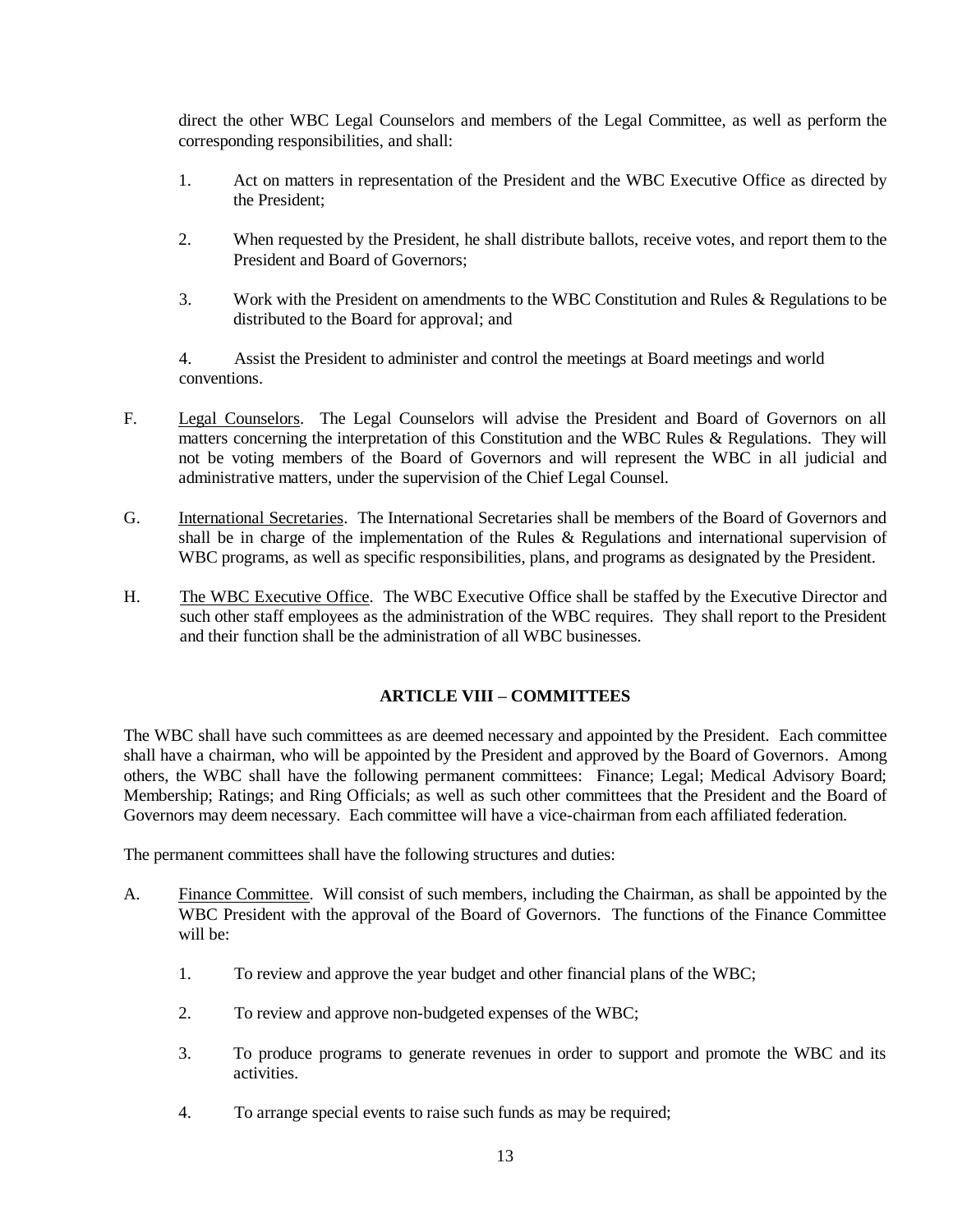- 5. To meet at least once a year to review financial matters of the WBC; and
- 6. To have the authority to supervise and audit the accounting records under the responsibility of the Treasurer.
- B. Medical Advisory Board. Shall advise the WBC on all matters pertaining to the health and safety of boxers, and shall advise boxing federations to the extent possible, of all preferred and/or necessary procedures to enhance the safety of boxers, and shall execute any medical program of research and development to find the safest way for the protection and treatment of injuries of boxers.
- C. Membership Committee. Shall be responsible for current member updating, as well as enforcement of membership procedures, issuance of credentials, collection of fees, and recruitment of new members. It shall also present an administrative and financial report to the President's designee upon request of the President.
- D. Ratings Committee. Will promulgate the monthly ratings based on monthly bout results, as well as the ratings standards and additional criteria approved by the Board of Governors. This committee will name the Boxer of the Month and will recommend the Boxer of the Year to be named by the Board of Governors, with a majority voting. It will also recommend the Fight of the Year to the Board of Governors, but this accolade is restricted to WBC-recognized world championships, as they are the only bouts which will be viewed by a number of the members of the WBC Board of Governors, and which are conducted under the supervision, Constitution, and Rules & Regulations of the WBC.

Each federation shall have a representative on the Ratings Committee. A member of this committee who is also a voting member of the Board of Governors will not exercise his voting right when ratings are voted on during the annual convention.

- E. Ring Officials Committee. The Ring Officials Committee shall promote and strive for uniformity and enhancement of the standards of all officials; coordinate world seminars on officiating, and issue certificates to WBC qualified and approved officials, as well as other related matters.
- F. Transition/Succession Committee. The Transition/Succession Committee shall be nominated by the President and confirmed by Board of Governors to hold office for the remaining scheduled term of the President. The Transition Committee shall comprise three members, including: two voting members of the WBC Board of Governors and the Chief Legal Counsel. The Transition/Succession Committee, as a body, will fulfill the obligations of the President if he becomes permanently incapacitated, and shall organize a special meeting to elect officially the successor to the President within (90) days after the incapacitation. The successor President shall be elected by the majority voting of the Board of Governors, including each affiliated federation, which shall have two (2) votes, and each elected Vice President, who shall have one (1) vote for the election of a new president.

The remaining committees whose functions are not specifically set forth shall have those duties as are assigned from time to time by the President.

### **ARTICLE IX – EXECUTIVE OFFICE**

The executive office of the WBC shall be in the city and country of residence of the President, with the Permanent Secretariat of the WBC being in Mexico City, Mexico.

# **ARTICLE X – MEETINGS**